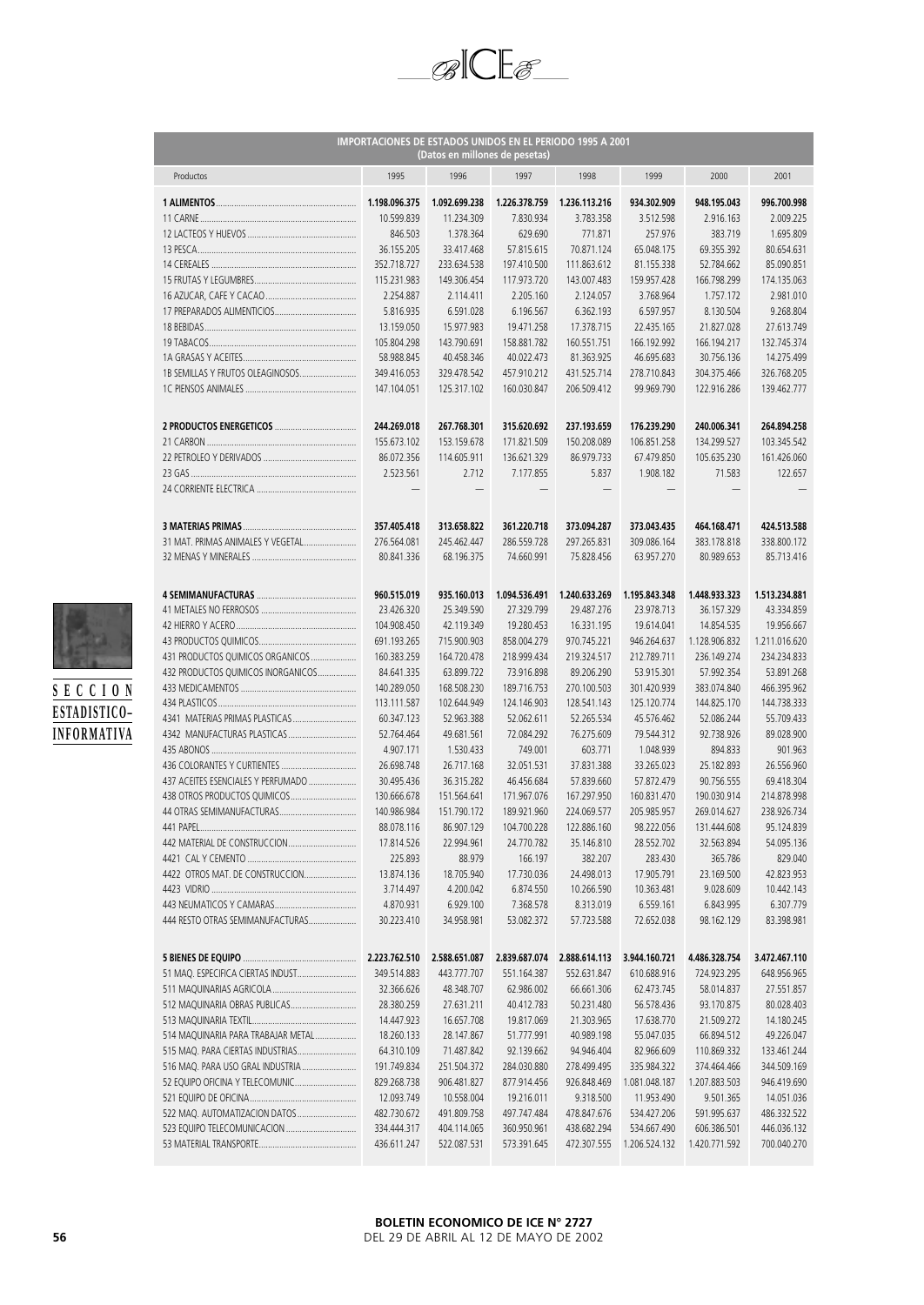| IMPORTACIONES DE ESTADOS UNIDOS EN EL PERIODO 1995 A 2001 (continuación) |               |               |               |                             |               |               |               |  |  |  |
|--------------------------------------------------------------------------|---------------|---------------|---------------|-----------------------------|---------------|---------------|---------------|--|--|--|
| (Datos en millones de pesetas)                                           |               |               |               |                             |               |               |               |  |  |  |
| Productos                                                                | 1995          | 1996          | 1997          | 1998                        | 1999          | 2000          | 2001          |  |  |  |
|                                                                          | 328.790       | 439.608       | 1.104.582     | 1.267.352                   | 3.967.282     | 13.318.969    | 6.604.531     |  |  |  |
| 532 VEHIC, TRANS, MERCANCIAS CARR                                        | 10.997.681    | 21.725.734    | 50.693.296    | 26.855.411                  | 34.920.020    | 68.168.654    | 52.943.052    |  |  |  |
|                                                                          | 22.250.042    | 28.445.086    | 72.885.040    | 36.806.604                  | 34.184.583    | 33.578.224    | 36.399.877    |  |  |  |
|                                                                          | 403.034.733   | 471.477.103   | 448.708.727   | 407.378.189                 | 1.133.452.247 | 1.305.705.744 | 604.092.811   |  |  |  |
|                                                                          | 608.367.641   | 716.304.022   | 837.216.586   | 936.826.242                 | 1.045.899.486 | 1.132.750.365 | 1.177.050.186 |  |  |  |
| 541 EQUIPO GENERADOR DE FUERZA                                           | 101.907.395   | 164.566.178   | 188.374.776   | 177.606.681                 | 221.476.873   | 196.515.393   | 285.765.288   |  |  |  |
|                                                                          | 203.688.110   | 217.578.538   | 249.803.148   | 281.501.091                 | 315.258.720   | 352.688.650   | 328.837.451   |  |  |  |
|                                                                          | 27.941.909    | 20.258.544    | 25.988.907    | 33.451.807                  | 33.227.055    | 31.238.391    | 68.113.882    |  |  |  |
| 5422 TRANSFORMADORES ELECTRICOS                                          | 14,583,529    | 15.809.458    | 20.176.863    | 23.342.383                  | 34.130.056    | 40.987.120    | 30.684.382    |  |  |  |
| 5423 OTROS APARATOS ELECTRICOS                                           | 161.162.672   | 181.510.536   | 203.637.378   | 224.706.901                 | 247.901.610   | 280.463.138   | 230.039.187   |  |  |  |
|                                                                          | 240.531.551   | 267.239.187   | 306.934.141   | 353.854.001                 | 388.481.415   | 457.182.968   | 437.399.970   |  |  |  |
|                                                                          | 62.240.586    | 66.920.119    | 92.104.522    | 123.864.469                 | 120.682.477   | 126.363.354   | 125.047.477   |  |  |  |
|                                                                          |               |               |               |                             |               |               |               |  |  |  |
|                                                                          | 151.686.920   | 150.765.681   | 195.453.667   | 255.559.385                 | 263.090.197   | 267.470.543   | 251.134.962   |  |  |  |
|                                                                          | 66.612.117    | 69.477.070    | 79.777.346    | 104.285.070                 | 125.483.423   | 89.920.642    | 84.888.274    |  |  |  |
| 62 COMPONENTES DEL AUTOMOVIL                                             | 85.074.803    | 81.288.612    | 115.676.320   | 151.274.315                 | 137.606.774   | 177.549.901   | 166.246.689   |  |  |  |
|                                                                          |               |               |               |                             |               |               |               |  |  |  |
| 7 BIENES DE CONSUMO DURADERO                                             | 44.132.519    | 43.462.458    | 93.142.426    | 159.995.404                 | 77.048.110    | 105.791.358   | 100.833.922   |  |  |  |
|                                                                          | 13.340.942    | 13.693.314    | 16.173.731    | 21.032.388                  | 23.335.830    | 49.765.085    | 53.573.247    |  |  |  |
|                                                                          | 8.349.636     | 4.231.005     | 33.170.722    | 106.687.992                 | 8.084.695     | 6.229.492     | 5.474.056     |  |  |  |
|                                                                          | 8.866.846     | 9.993.580     | 12.276.221    | 14.672.346                  | 19.094.500    | 22.065.733    | 24.903.300    |  |  |  |
| 74 OTROS BIENES CONSUMO DURADERO                                         | 13.575.096    | 15.544.559    | 31.521.751    | 17.602.677                  | 26.533.084    | 27.731.047    | 16.883.320    |  |  |  |
|                                                                          |               |               |               |                             |               |               |               |  |  |  |
|                                                                          | 355.054.572   | 402.704.008   | 453.553.619   | 466.467.059                 | 432.927.259   | 480.175.958   | 516.963.323   |  |  |  |
|                                                                          | 137.250.542   | 159.475.217   | 177.556.350   | 173.874.193                 | 137.238.611   | 139.385.073   | 111.572.396   |  |  |  |
|                                                                          | 49.486.772    | 50.295.036    | 56.750.938    | 56.076.842                  | 40.927.208    | 44.106.359    | 34.471.604    |  |  |  |
|                                                                          | 29.343.923    | 29.111.809    | 29.858.693    | 37.549.570                  | 25.382.755    | 26.312.359    | 20.285.890    |  |  |  |
|                                                                          | 9.184.270     | 20.784.884    | 25.062.694    | 19.938.026                  | 12.086.530    | 11.869.154    | 10.442.377    |  |  |  |
|                                                                          | 31.310.596    | 42.351.764    | 38.287.663    | 27.462.654                  | 27.554.067    | 26.308.329    | 24.260.124    |  |  |  |
|                                                                          | 2.316.469     | 2.398.526     | 2.783.585     | 2.850.163                   | 3.458.134     | 3.014.074     | 2.247.019     |  |  |  |
|                                                                          | 17.358.243    | 26.734.412    | 20.347.666    | 12.542.682                  | 9.865.809     | 8.588.056     | 8.282.203     |  |  |  |
|                                                                          | 11.635.884    | 13.218.826    | 15.156.413    | 12.069.808                  | 14.230.125    | 14.706.199    | 13.730.901    |  |  |  |
|                                                                          | 17.924.982    | 16.931.725    | 27.596.361    | 32.847.101                  | 31.288.052    | 30.788.872    | 22.112.401    |  |  |  |
|                                                                          | 6.421.736     | 7.050.440     | 6.824.587     | 7.590.175                   | 5.426.574     | 5.396.114     | 6.810.396     |  |  |  |
|                                                                          | 31.486.152    | 32.900.993    | 39.670.896    | 41.797.112                  | 44.780.974    | 49.656.320    | 38.806.001    |  |  |  |
|                                                                          | 416.573       | 732.067       | 1.264.994     | 695.214                     | 908.557       | 2.028.290     | 636.210       |  |  |  |
|                                                                          | 5.771.201     | 5.930.893     | 9.014.834     | 13.740.624                  | 13,464,783    | 16.071.197    | 17.001.649    |  |  |  |
| 86 CUERO Y MANUFACTURAS DEL CUERO                                        | 6.006.588     | 9.529.855     | 12.772.695    | 16.699.252                  | 10.494.357    | 7.223.832     | 9.445.484     |  |  |  |
| 87 OTRAS MANUFACTURAS DE CONSUMO                                         | 167.701.780   | 187.084.543   | 206.449.263   | 212.070.488                 | 220.613.402   | 260.415.133   | 332.691.186   |  |  |  |
|                                                                          |               |               |               |                             |               |               |               |  |  |  |
|                                                                          | 1.965.405     | 133.293.638   | 269.863.638   | 168.172.421                 | 257.075.586   | 317.245.342   | 361.720.878   |  |  |  |
|                                                                          | 5.536.887.755 | 5.928.163.247 | 6.849.457.085 | 7.025.842.812 7.653.730.856 |               | 8.758.315.132 | 7.902.463.921 |  |  |  |

 $\mathscr{BICE\mathscr{E}}$ 

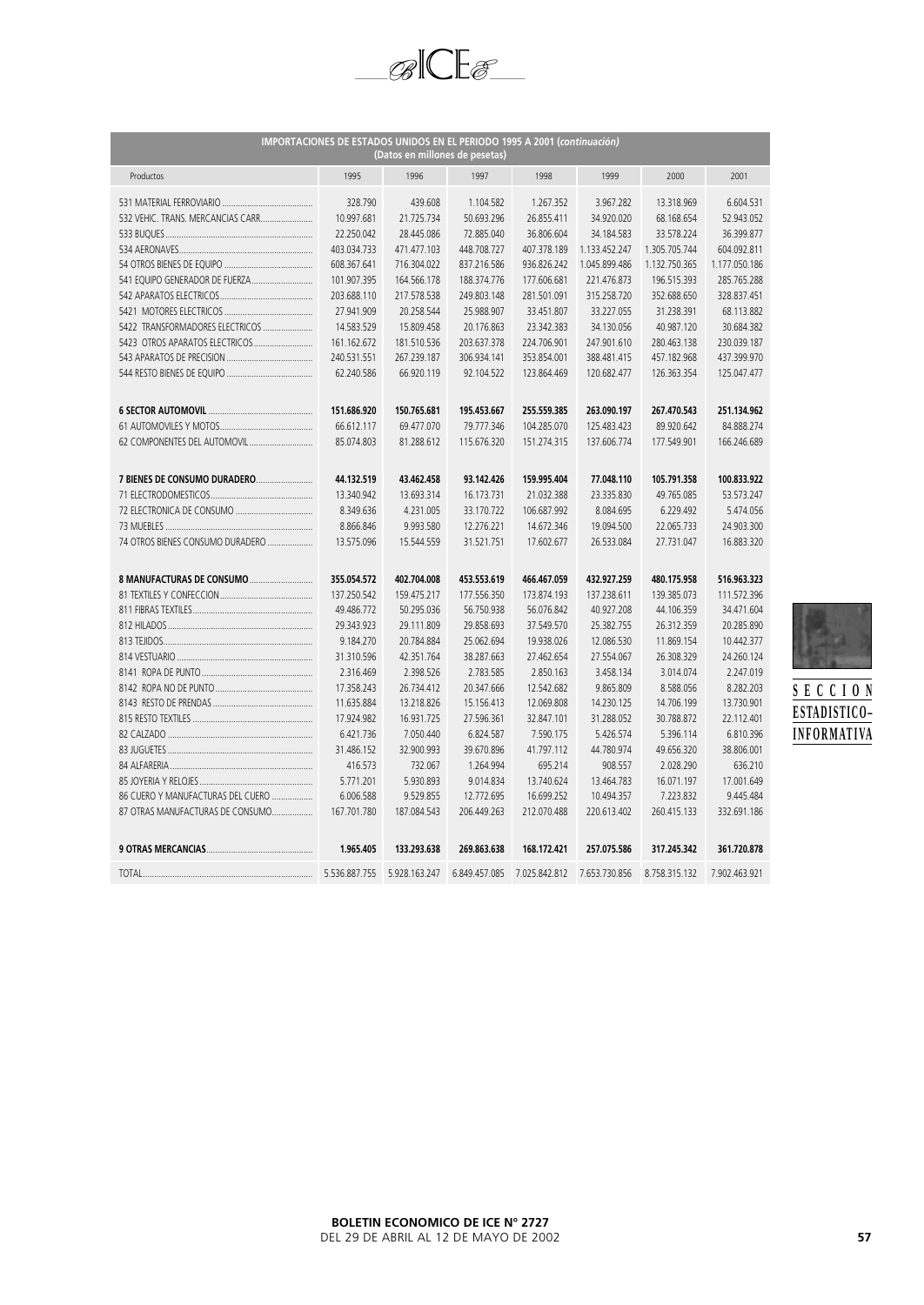| IMPORTACIONES DE CANADA EN EL PERIODO 1995 A 2001<br>(Datos en millones de pesetas) |                          |                   |                                 |                                 |                          |                          |             |  |  |
|-------------------------------------------------------------------------------------|--------------------------|-------------------|---------------------------------|---------------------------------|--------------------------|--------------------------|-------------|--|--|
| Productos                                                                           | 1995                     | 1996              | 1997                            | 1998                            | 1999                     | 2000                     | 2001        |  |  |
|                                                                                     | 138.391.911              | 96.273.045        | 98.510.483                      | 122.316.266                     | 139.326.207              | 169.419.192              | 152.496.652 |  |  |
|                                                                                     | 154.779                  | 1.121.368         | 1.159.768                       | 268.576                         | 538.646                  | 662.089                  | 261.329     |  |  |
|                                                                                     | 11.784                   | 187.764           | 121.072                         | 598.183                         | 666.398                  | 630.150                  | 404.273     |  |  |
|                                                                                     | 2.821.483                | 2.758.041         | 4.058.548                       | 7.786.262                       | 12.367.448               | 13.797.234               | 22.844.336  |  |  |
|                                                                                     | 27.941.029               | 6.810.482         | 12.579.076                      | 14.265.442                      | 41.912.500               | 32.603.793               | 37.004.815  |  |  |
|                                                                                     | 47.944.180               | 57.077.175        | 62.396.501                      | 72.731.339                      | 74.487.164               | 111.311.874              | 87.023.830  |  |  |
| 16 AZUCAR, CAFE Y CACAO                                                             | 63.078                   | 122.525           | 131.821                         | 278.060                         | 282.235                  | 522.873                  | 316.368     |  |  |
| 17 PREPARADOS ALIMENTICIOS                                                          | 609.778                  | 458.897           | 537.541                         | 1.183.130                       | 1.021.443                | 999.751                  | 439.630     |  |  |
|                                                                                     | 738.183                  | 423.659           | 679.355                         | 1.100.665                       | 1.633.858                | 1.005.865                | 1.481.680   |  |  |
|                                                                                     | 4.422.103                | 3.147.919         | 2.046.388                       | 1.998.612                       | 782.657                  | 4.024.093                | 330.038     |  |  |
|                                                                                     | 8.340                    | 1.053             | $\overbrace{\phantom{1232211}}$ | $\overbrace{\phantom{1232211}}$ | $\overline{\phantom{0}}$ | 860.500                  | 797.556     |  |  |
| 1B SEMILLAS Y FRUTOS OLEAGINOSOS                                                    | 51.206.477               | 20.654.393        | 13.058.267                      | 20.096.907                      | 3.788.702                | 236.945                  | 292.127     |  |  |
|                                                                                     | 2.470.696                | 3.509.771         | 1.742.145                       | 2.009.090                       | 1.845.156                | 2.764.026                | 1.300.672   |  |  |
|                                                                                     | 17.845.720               | 35.536.398        | 25.703.007                      | 15.149.993                      | 25.422.717               | 17.551.594               | 24.778.933  |  |  |
|                                                                                     | 16.627.703               | 18.559.788        | 18.119.318                      | 12.090.652                      | 24.960.679               | 17.260.124               | 16.333.238  |  |  |
| 22 PETROLEO Y DERIVADOS                                                             | 1.218.017                | 16.976.610        | 7.583.689                       | 3.059.341                       | 462.038                  | 291.470                  | 8.445.696   |  |  |
|                                                                                     | $\qquad \qquad -$        | $\qquad \qquad -$ | $\qquad \qquad -$               | $\qquad \qquad -$               | $\qquad \qquad -$        | $\qquad \qquad -$        |             |  |  |
|                                                                                     | $\overline{\phantom{0}}$ | $\qquad \qquad -$ | $\overline{\phantom{0}}$        |                                 | $\overline{\phantom{0}}$ | $\overline{\phantom{0}}$ |             |  |  |
|                                                                                     | 143.937.474              | 104.079.562       | 125.421.710                     | 111.018.179                     | 111.099.585              | 144.302.234              | 124.512.171 |  |  |
| 31 MAT, PRIMAS ANIMALES Y VEGETAL                                                   | 42.222.980               | 36.692.207        | 54.533.658                      | 57.894.721                      | 53.709.610               | 82.558.457               | 76.648.199  |  |  |
|                                                                                     | 101.714.494              | 67.387.355        | 70.888.052                      | 53.123.458                      | 57.389.975               | 61.743.777               | 47.863.972  |  |  |
|                                                                                     | 83.018.519               | 101.829.058       | 101.448.015                     | 89.434.554                      | 99.100.477               | 100.597.043              | 101.133.062 |  |  |
|                                                                                     | 25.183.792               | 18.083.685        | 26.602.712                      | 13.565.548                      | 6.992.221                | 18.841.654               | 7.825.834   |  |  |
|                                                                                     | 6.125.625                | 5.354.484         | 5.731.937                       | 7.374.840                       | 6.404.908                | 6.217.427                | 7.256.337   |  |  |
|                                                                                     | 29.614.108               | 47.233.255        | 45.608.326                      | 37.413.824                      | 44.016.894               | 34.861.178               | 37.741.637  |  |  |
| 431 PRODUCTOS QUIMICOS ORGANICOS                                                    | 6.009.292                | 5.914.860         | 6.694.311                       | 5.014.512                       | 3.511.927                | 2.077.942                | 1.695.946   |  |  |
| 432 PRODUCTOS QUIMICOS INORGANICOS                                                  | 3.079.070                | 2.985.490         | 3.293.678                       | 3.806.690                       | 2.985.629                | 3.418.406                | 3.998.666   |  |  |
|                                                                                     | 11.656.355               | 16.489.595        | 15.036.997                      | 5.802.424                       | 7.094.235                | 10.565.044               | 6.453.472   |  |  |
|                                                                                     | 2.262.732                | 4.733.069         | 4.321.251                       | 4.065.284                       | 2.760.308                | 5.500.329                | 4.998.350   |  |  |
| 4341 MATERIAS PRIMAS PLASTICAS                                                      | 845.868                  | 858.463           | 1.684.003                       | 1.075.327                       | 269.613                  | 2.797.735                | 2.931.203   |  |  |
| 4342 MANUFACTURAS PLASTICAS                                                         | 1.416.864                | 3.874.606         | 2.637.248                       | 2.989.958                       | 2.490.695                | 2.702.594                | 2.067.147   |  |  |
|                                                                                     | 1.610.231                | 7.311.749         | 4.783.106                       | 10.906.720                      | 9.591.842                | 8.964.303                | 10.018.467  |  |  |
| 436 COLORANTES Y CURTIENTES                                                         | 132.304                  | 176.525           | 297.200                         | 665.521                         | 347.349                  | 642.785                  | 576.181     |  |  |
| 437 ACEITES ESENCIALES Y PERFUMADO                                                  | 393.647                  | 611.300           | 659.608                         | 576.916                         | 1.333.734                | 1.154.356                | 1.713.303   |  |  |
| 438 OTROS PRODUCTOS QUIMICOS                                                        | 4.470.477                | 9.010.667         | 10.522.174                      | 6.575.756                       | 16.391.870               | 2.538.013                | 8.287.252   |  |  |
| 44 OTRAS SEMIMANUFACTURAS                                                           | 22.094.995               | 31.157.633        | 23.505.039                      | 31.080.342                      | 41.686.454               | 40.676.785               | 48.309.254  |  |  |
|                                                                                     | 17.515.464               | 25.596.355        | 17.625.326                      | 24.926.516                      | 36.302.685               | 35.998.137               | 42.970.019  |  |  |
| 442 MATERIAL DE CONSTRUCCION                                                        | 1.995.055                | 1.945.536         | 2.188.034                       | 2.172.076                       | 1.654.646                | 1.984.140                | 2.351.017   |  |  |
|                                                                                     | 649.952                  | 1.267.301         | 859.782                         | 672.004                         | 298.687                  | 227.029                  | 453.268     |  |  |
| 4422 OTROS MAT. DE CONSTRUCCION                                                     | 1.323.942                | 526.060           | 982.989                         | 810.363                         | 858.281                  | 777.587                  | 745.649     |  |  |
|                                                                                     | 21.162                   | 152.175           | 345.262                         | 689.709                         | 497.678                  | 979.524                  | 1.152.099   |  |  |
| 443 NEUMATICOS Y CAMARAS                                                            | $\overline{\phantom{m}}$ | 13.067            | 32.113                          | 182.584                         | 61.364                   | 18.708                   | 95.723      |  |  |
| 444 RESTO OTRAS SEMIMANUFACTURAS                                                    | 2.584.476                | 3.602.675         | 3.659.567                       | 3.799.167                       | 3.667.759                | 2.675.800                | 2.892.495   |  |  |
|                                                                                     | 66.773.281               | 62.289.759        | 77.507.450                      | 101.877.734                     | 124.362.417              | 162.265.936              | 255.975.117 |  |  |
| 51 MAQ. ESPECIFICA CIERTAS INDUST                                                   | 12.719.736               | 18.326.974        | 22.488.351                      | 27.267.949                      | 41.278.071               | 57.256.684               | 70.592.734  |  |  |
| 511 MAQUINARIAS AGRICOLA                                                            | 856.248                  | 827.261           | 905.450                         | 1.029.161                       | 1.118.943                | 878.288                  | 614.955     |  |  |
| 512 MAQUINARIA OBRAS PUBLICAS                                                       | 2.060.400                | 2.108.661         | 4.722.202                       | 5.498.049                       | 7.397.614                | 6.327.962                | 8.617.369   |  |  |
|                                                                                     | 204.384                  | 21.101            | 367.969                         | 273.192                         | 498.477                  | 428.491                  | 100.104     |  |  |
| 514 MAQUINARIA PARA TRABAJAR METAL                                                  | 625.772                  | 691.245           | 929.921                         | 2.363.555                       | 3.289.822                | 3.714.869                | 1.842.227   |  |  |
| 515 MAQ. PARA CIERTAS INDUSTRIAS                                                    | 1.908.751                | 5.717.895         | 7.364.918                       | 6.781.046                       | 10.398.538               | 8.148.200                | 9.325.051   |  |  |
| 516 MAQ. PARA USO GRAL INDUSTRIA                                                    | 7.064.180                | 8.960.812         | 8.197.891                       | 11.322.945                      | 18.574.677               | 37.758.874               | 50.093.028  |  |  |
| 52 EQUIPO OFICINA Y TELECOMUNIC                                                     | 15.710.471               | 19.141.395        | 27.223.890                      | 31.378.911                      | 41.701.433               | 59.299.159               | 79.190.449  |  |  |
|                                                                                     | 81.565                   | 88.356            | 164.949                         | 314.362                         | 328.832                  | 257.424                  | 258.800     |  |  |
| 522 MAQ. AUTOMATIZACION DATOS                                                       | 8.483.099                | 8.388.311         | 7.560.551                       | 5.457.176                       | 4.927.211                | 34.562.977               | 69.782.651  |  |  |
| 523 EQUIPO TELECOMUNICACION                                                         | 7.145.808                | 10.664.728        | 19.498.391                      | 25.607.373                      | 36.445.390               | 24.478.758               | 9.148.998   |  |  |
| 53 MATERIAL TRANSPORTE                                                              | 20.638.890               | 9.041.240         | 10.749.812                      | 23.225.151                      | 12.993.286               | 10.737.231               | 63.403.247  |  |  |

 $_{\mathscr{B}}$ ICE $_{\mathscr{E}}$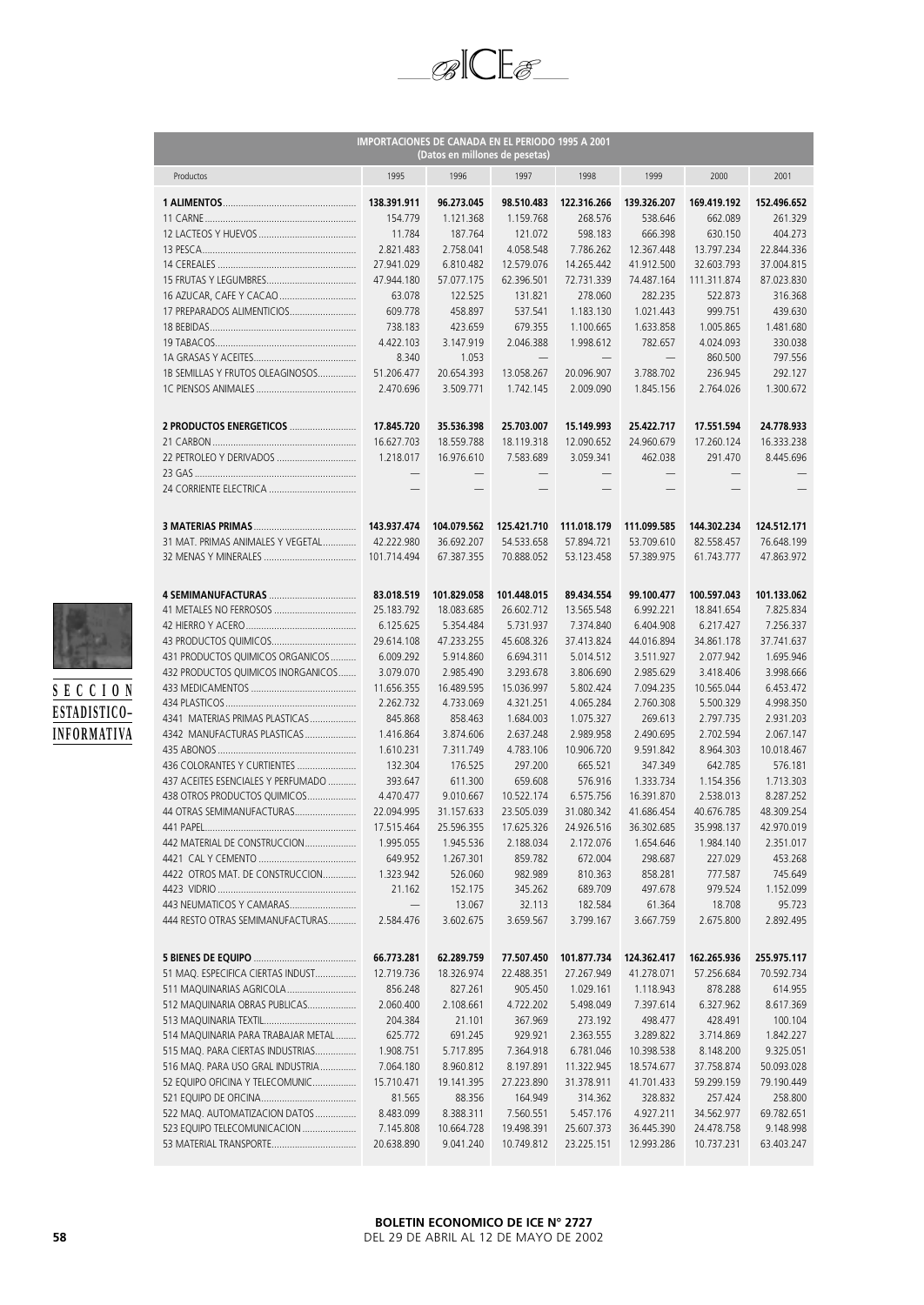| IMPORTACIONES DE CANADA EN EL PERIODO 1995 A 2001 (continuación)<br>(Datos en millones de pesetas) |             |             |             |             |             |             |            |  |  |
|----------------------------------------------------------------------------------------------------|-------------|-------------|-------------|-------------|-------------|-------------|------------|--|--|
|                                                                                                    |             |             |             |             |             |             |            |  |  |
| Productos                                                                                          | 1995        | 1996        | 1997        | 1998        | 1999        | 2000        | 2001       |  |  |
|                                                                                                    | 67.458      | 21.965      | 3.722       | 22.087      | 186.341     | 208.588     | 122.513    |  |  |
| 532 VEHIC. TRANS. MERCANCIAS CARR                                                                  | 432.668     | 1.688.786   | 386.761     | 969.885     | 659.994     | 685.917     | 56.765     |  |  |
|                                                                                                    | 10.852.136  | 3.211.060   | 4.556.001   | 14.801.759  | 7.819.766   | 7.581.210   | 9.646.554  |  |  |
|                                                                                                    | 9.286.628   | 4.119.428   | 5.803.328   | 7.431.420   | 4.327.184   | 2.261.517   | 53.577.416 |  |  |
| 54 OTROS BIENES DE EQUIPO                                                                          | 17.704.185  | 15.780.150  | 17.045.397  | 20.005.723  | 28.389.628  | 34.972.861  | 42.788.687 |  |  |
| 541 EOUIPO GENERADOR DE FUERZA                                                                     | 5.650.546   | 3.104.660   | 154.327     | 3.685.969   | 3.217.058   | 4.097.437   | 9.330.048  |  |  |
|                                                                                                    | 3.879.728   | 7.031.488   | 8.739.810   | 8.173.559   | 10.259.332  | 12.502.974  | 9.842.484  |  |  |
|                                                                                                    | 66.118      | 182.767     | 1.012.327   | 236.651     | 213.294     | 529.974     | 704.901    |  |  |
| 5422 TRANSFORMADORES ELECTRICOS                                                                    | 717.039     | 2.339.113   | 1.722.353   | 801.633     | 606.830     | 1.041.438   | 981.676    |  |  |
| 5423 OTROS APARATOS ELECTRICOS                                                                     | 3.096.572   | 4.509.608   | 6.005.130   | 7.135.274   | 9.439.208   | 10.931.562  | 8.155.907  |  |  |
| 543 APARATOS DE PRECISION                                                                          | 3.151.312   | 3.546.599   | 5.658.304   | 5.869.493   | 7.199.706   | 8.018.811   | 16.988.286 |  |  |
| 544 RESTO BIENES DE EQUIPO                                                                         | 5.022.598   | 2.097.404   | 2.492.955   | 2.276.702   | 7.713.532   | 10.353.639  | 6.627.869  |  |  |
|                                                                                                    |             |             |             |             |             |             |            |  |  |
|                                                                                                    | 6.168.060   | 6.438.832   | 9.904.476   | 14.815.665  | 20.942.542  | 14.755.249  | 9.065.908  |  |  |
|                                                                                                    | 3.947.554   | 4.032.816   | 3.138.098   | 7.401.421   | 15.102.107  | 9.525.763   | 5.055.756  |  |  |
| 62 COMPONENTES DEL AUTOMOVIL                                                                       | 2.220.506   | 2.406.016   | 6.766.379   | 7.414.244   | 5.840.435   | 5.229.486   | 4.010.152  |  |  |
|                                                                                                    |             |             |             |             |             |             |            |  |  |
| 7 BIENES DE CONSUMO DURADERO                                                                       | 2.195.202   | 3.609.020   | 7.826.318   | 3.535.855   | 3.688.106   | 4.396.339   | 6.173.688  |  |  |
|                                                                                                    | 153.183     | 162.349     | 195.518     | 165.650     | 188.734     | 295.271     | 470.704    |  |  |
| 72 ELECTRONICA DE CONSUMO                                                                          | 417.677     | 152.043     | 946.177     | 174.355     | 258.440     | 192.083     | 105.396    |  |  |
|                                                                                                    | 281.026     | 165.516     | 1.008.076   | 1.063.263   | 1.160.241   | 897.440     | 1.648.443  |  |  |
| 74 OTROS BIENES CONSUMO DURADERO                                                                   | 1.343.317   | 3.129.113   | 5.676.547   | 2.132.587   | 2.080.691   | 3.011.545   | 3.949.145  |  |  |
|                                                                                                    |             |             |             |             |             |             |            |  |  |
| 8 MANUFACTURAS DE CONSUMO                                                                          | 16.394.372  | 15.512.058  | 20.906.174  | 21.529.130  | 23.237.019  | 26.605.293  | 26.851.779 |  |  |
|                                                                                                    | 5.609.486   | 5.411.074   | 8.024.215   | 8.007.591   | 7.361.976   | 6.456.644   | 6.189.246  |  |  |
|                                                                                                    | 1.204.067   | 1.663.718   | 1.968.836   | 1.649.776   | 1.614.688   | 2.081.665   | 2.116.383  |  |  |
|                                                                                                    | 2.685.807   | 2.276.116   | 4.229.334   | 4.646.966   | 3.139.660   | 1.909.712   | 2.416.148  |  |  |
|                                                                                                    | 357.701     | 44.655      | 242.550     | 258.245     | 271.882     | 280.652     | 365.672    |  |  |
|                                                                                                    | 753.664     | 537.324     | 760.862     | 510.532     | 1.133.723   | 1.269.178   | 834.653    |  |  |
|                                                                                                    | 42.785      | 77.063      | 38.282      | 20.724      | 98.851      | 208.253     | 84.637     |  |  |
|                                                                                                    | 472.754     | 208.456     | 266.830     | 132.459     | 271.929     | 335.407     | 135.049    |  |  |
|                                                                                                    | 238.124     | 251.805     | 455.750     | 357.349     | 762.943     | 725.518     | 614.967    |  |  |
|                                                                                                    | 608.248     | 889.261     | 822.632     | 942.072     | 1.202.023   | 915.437     | 456.390    |  |  |
|                                                                                                    | 105.225     | 67.502      | 116.525     | 136.749     | 694.575     | 55.047      | 43.417     |  |  |
|                                                                                                    | 1.728.533   | 1.310.896   | 2.506.655   | 2.763.285   | 2.899.851   | 4.458.603   | 7.950.138  |  |  |
|                                                                                                    | 2.091       | 88.744      | 19.515      | 8.503       | 5.293       | 24.578      | 77.151     |  |  |
|                                                                                                    | 389.587     | 286.209     | 190.564     | 297.232     | 232.879     | 1.396.106   | 290.017    |  |  |
| 86 CUERO Y MANUFACTURAS DEL CUERO                                                                  | 468.085     | 182.516     | 139.555     | 234.775     | 197.075     | 242.887     | 603.260    |  |  |
| 87 OTRAS MANUFACTURAS DE CONSUMO                                                                   | 8.091.364   | 8.165.117   | 9.909.144   | 10.080.996  | 11.845.370  | 13.971.427  | 11.698.549 |  |  |
|                                                                                                    |             |             |             |             |             |             |            |  |  |
|                                                                                                    | 224.677     | 90.379      | 6.199.384   | 5.504.522   | 4.886.704   | 7.425.957   | 13.283.077 |  |  |
|                                                                                                    | 425.658.110 | 473.427.016 | 485.181.898 | 552.065.775 | 647.318.838 | 714.270.387 |            |  |  |
|                                                                                                    |             |             |             |             |             |             |            |  |  |

 $\mathscr{BICE\mathscr{E}}$ 

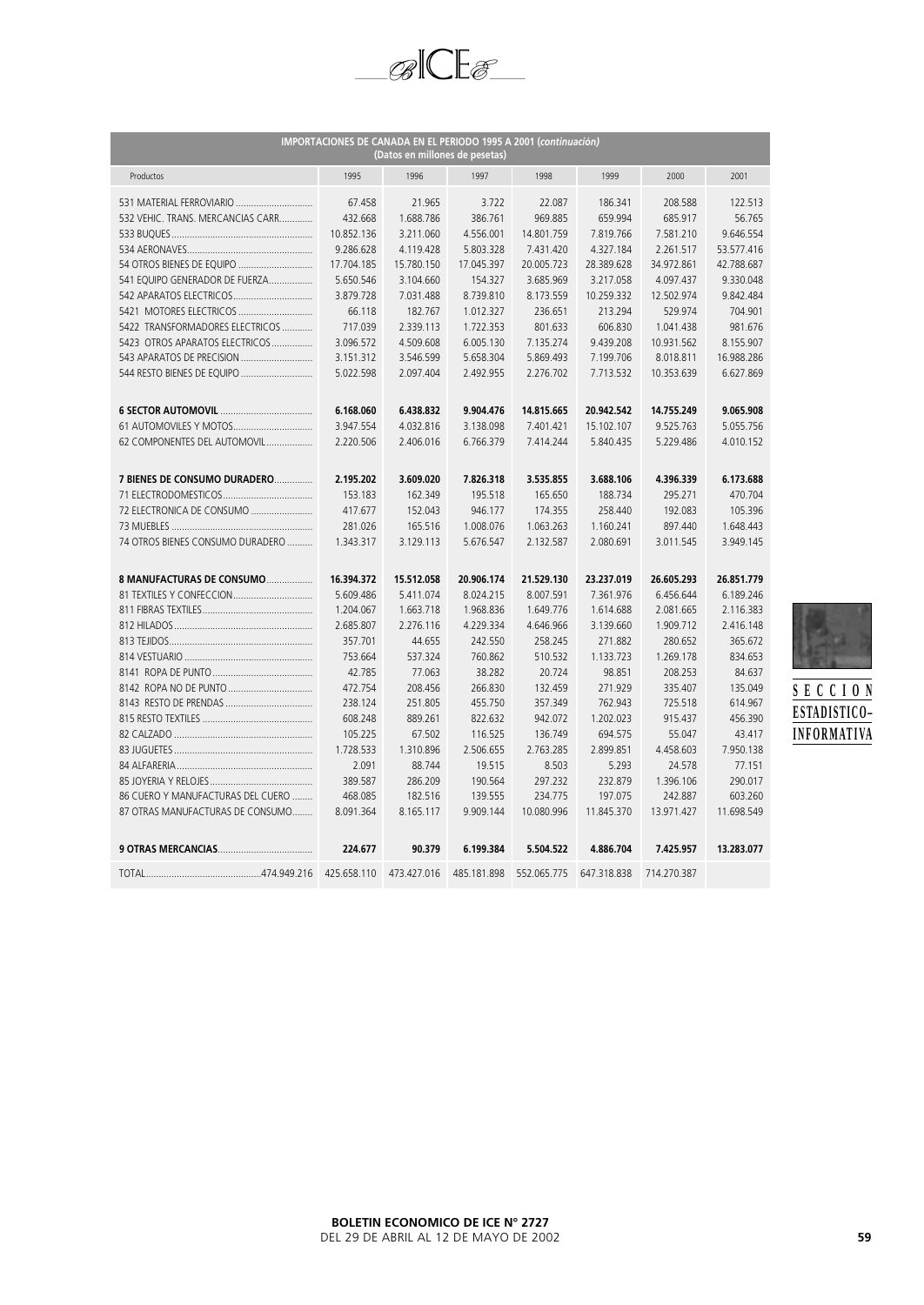| IMPORTACIONES DE MEXICO EN EL PERIODO 1995 A 2001<br>(Datos en millones de pesetas) |                          |                          |                          |                        |                          |                                         |                        |  |  |
|-------------------------------------------------------------------------------------|--------------------------|--------------------------|--------------------------|------------------------|--------------------------|-----------------------------------------|------------------------|--|--|
| Productos                                                                           | 1995                     | 1996                     | 1997                     | 1998                   | 1999                     | 2000                                    | 2001                   |  |  |
|                                                                                     | 69.772.954               | 103.651.194              | 102.225.800              | 91.318.615             | 86.900.642               | 93.096.904                              | 106.992.436            |  |  |
|                                                                                     | 1.534                    | 1.202                    | 1.292                    | 3.322                  | 59.836                   | 20.509                                  | 12.048                 |  |  |
|                                                                                     | 10.113                   | 3.590                    |                          | 98.186                 | 666.123                  | 400.904                                 | 239.076                |  |  |
|                                                                                     | 20.303.986               | 44.956.452               | 55.064.146               | 35.147.284             | 25.762.750               | 15.457.958                              | 23.075.042             |  |  |
|                                                                                     | 2.848.882                | 2.765.968                | 49.661                   | 35.342                 | 11.378                   | 9.398                                   | 17.849                 |  |  |
|                                                                                     | 31.698.507               | 44.081.002               | 27.759.793               | 27.030.999             | 36.017.711               | 42.680.433                              | 44.938.431             |  |  |
| 16 AZUCAR, CAFE Y CACAO                                                             | 2.415.646                | 1.995.545                | 5.861.360                | 7.460.353              | 3.698.941                | 5.046.825                               | 3.159.034              |  |  |
| 17 PREPARADOS ALIMENTICIOS                                                          | 1.025.327                | 1.363.167                | 2.937.148                | 2.028.469              | 764.677                  | 1.074.219                               | 820.899                |  |  |
|                                                                                     | 5.957.877<br>329.559     | 4.890.901<br>140.238     | 6.639.611<br>426.432     | 14.078.216<br>570.628  | 16.574.147<br>1.189.090  | 24.214.313<br>484.516                   | 30.650.854<br>662.124  |  |  |
|                                                                                     | 2.573.525                | 181.274                  | 76.370                   | 31.302                 | 159.074                  | 246.134                                 | 65.867                 |  |  |
| 1B SEMILLAS Y FRUTOS OLEAGINOSOS                                                    | $\qquad \qquad -$        | 69.624                   | 207.253                  | 226.349                | 214,418                  | 248.223                                 | 309.828                |  |  |
|                                                                                     | 2.607.998                | 3.202.229                | 3.202.733                | 4.608.165              | 1.782.497                | 3.213.471                               | 3.041.385              |  |  |
|                                                                                     | 419.005.458              | 463.058.044              | 571.541.130              | 430.519.769            |                          | 574.398.225 1.268.829.131 1.191.894.874 |                        |  |  |
|                                                                                     |                          |                          | $\overline{\phantom{0}}$ |                        | $\overline{\phantom{0}}$ |                                         |                        |  |  |
|                                                                                     | 419.005.458              | 463.058.044              | 571.541.130              | 430.519.769            |                          | 574.398.225 1.268.829.131 1.191.894.874 |                        |  |  |
|                                                                                     | $\qquad \qquad -$        |                          |                          |                        | $\qquad \qquad -$        |                                         |                        |  |  |
|                                                                                     |                          | $\overline{\phantom{0}}$ |                          | $\qquad \qquad$        | $\qquad \qquad$          |                                         |                        |  |  |
|                                                                                     |                          |                          |                          |                        |                          |                                         |                        |  |  |
|                                                                                     | 6.865.515                | 6.224.235                | 9.691.305                | 7.628.079              | 8.974.195                | 4.101.439                               | 4.157.979              |  |  |
| 31 MAT, PRIMAS ANIMALES Y VEGETAL                                                   | 2.549.333                | 2.237.739                | 3.693.481                | 3.750.689              | 2.768.617                | 853.446                                 | 1.819.040              |  |  |
|                                                                                     | 4.316.182                | 3.986.497                | 5.997.824                | 3.877.389              | 6.205.578                | 3.247.993                               | 2.338.939              |  |  |
|                                                                                     | 107.520.057              | 90.553.063               | 83.766.756               | 65.444.529             | 100.141.602              | 72.385.126                              | 84.417.646             |  |  |
|                                                                                     | 6.062.407                | 3.485.285                | 6.210.757                | 3.652.671              | 3.505.672                | 3.775.094                               | 4.212.263              |  |  |
|                                                                                     | 48.544.189               | 32.612.700               | 8.372.443                | 4.698.468              | 8.995.023                | 2.416.367                               | 1.540.102              |  |  |
|                                                                                     | 50.485.930               | 50.964.634               | 65.215.916               | 48.928.990             | 74.117.333               | 58.313.943                              | 69.230.513             |  |  |
| 431 PRODUCTOS QUIMICOS ORGANICOS                                                    | 21.057.854               | 33.040.627               | 50.378.683               | 30.837.749             | 47.023.316               | 27.639.813                              | 37.699.236             |  |  |
| 432 PRODUCTOS QUIMICOS INORGANICOS                                                  | 621.572                  | 1.594.645                | 3.395.769                | 3.675.976              | 3.048.369                | 2.196.374                               | 2.070.106              |  |  |
|                                                                                     | 2.291.825                | 2.012.685                | 1.652.797                | 3.217.313              | 4.112.682                | 3.673.652                               | 3.937.858              |  |  |
|                                                                                     | 18.037.607               | 4.652.664                | 2.057.611                | 2.279.269              | 5.233.607                | 9.343.411                               | 7.499.026              |  |  |
| 4341 MATERIAS PRIMAS PLASTICAS                                                      | 17.069.514               | 3.642.339                | 1.295.343                | 1.499.632              | 3.940.185                | 6.951.507                               | 5.122.141              |  |  |
| 4342 MANUFACTURAS PLASTICAS                                                         | 968.093                  | 1.010.325                | 762.268                  | 779.637                | 1.293.422                | 2.391.904                               | 2.376.885              |  |  |
|                                                                                     | $\overline{\phantom{0}}$ | 9.940                    | 26.362                   | 46.641                 | 33.877                   |                                         |                        |  |  |
| 436 COLORANTES Y CURTIENTES                                                         | 6.748.619                | 6.487.371                | 4.086.908                | 4.063.516              | 7.323.065                | 8.947.411                               | 12.305.928             |  |  |
| 437 ACEITES ESENCIALES Y PERFUMADO                                                  | 255.279                  | 317.307                  | 359.676                  | 1.063.239              | 1.968.767                | 1.175.195                               | 1.669.588              |  |  |
| 438 OTROS PRODUCTOS QUIMICOS<br>44 OTRAS SEMIMANUFACTURAS                           | 1.473.174<br>2.427.532   | 2.849.395<br>3.490.444   | 3.258.110<br>3.967.641   | 3.745.287<br>8.164.400 | 5.373.649<br>13.523.574  | 5.338.087<br>7.879.723                  | 4.048.770<br>9.434.769 |  |  |
|                                                                                     | 1.152.657                | 2.026.930                | 1.603.785                | 1.197.699              | 1.224.834                | 886.877                                 | 2.663.810              |  |  |
| 442 MATERIAL DE CONSTRUCCION                                                        | 324.927                  | 592.203                  | 703.403                  | 4.465.997              | 10.435.531               | 4.343.475                               | 6.064.426              |  |  |
|                                                                                     | 56.737                   | 57.613                   | 157.494                  | 235.815                | 204.009                  | 109.775                                 | 44.143                 |  |  |
| 4422 OTROS MAT. DE CONSTRUCCION                                                     | 120.831                  | 97.433                   | 212.704                  | 436.698                | 533.608                  | 740.767                                 | 369.716                |  |  |
|                                                                                     | 147.359                  | 437.157                  | 333.205                  | 3.793.485              | 9.697.914                | 3.492.933                               | 5.650.567              |  |  |
| 443 NEUMATICOS Y CAMARAS                                                            | $\qquad \qquad -$        | $\qquad \qquad -$        | 396                      | 909.756                | 815.994                  | 1.464.167                               | 26.888                 |  |  |
| 444 RESTO OTRAS SEMIMANUFACTURAS                                                    | 949.948                  | 871.311                  | 1.660.057                | 1.590.948              | 1.047.215                | 1.185.203                               | 679.645                |  |  |
|                                                                                     | 26.850.335               | 33.899.194               | 62.019.595               | 72.970.571             | 79.610.516               | 125.507.006                             | 81.091.115             |  |  |
| 51 MAQ. ESPECIFICA CIERTAS INDUST                                                   | 3.472.380                | 3.223.292                | 4.813.146                | 6.999.737              | 8.072.608                | 6.005.011                               | 8.772.543              |  |  |
| 511 MAQUINARIAS AGRICOLA                                                            | 2.769                    | 385                      | 3.223                    | 6.772                  | 399                      | 1.087                                   | 2.796                  |  |  |
| 512 MAQUINARIA OBRAS PUBLICAS                                                       | 115.412                  | 265.017                  | 206.015                  | 77.241                 | 13.772                   | 45.066                                  | 508.840                |  |  |
|                                                                                     | 299.673                  | 108.454                  | 361.371                  | 88.677                 | 227.258                  | 358.635                                 | 1.126.748              |  |  |
| 514 MAQUINARIA PARA TRABAJAR METAL                                                  | 96.218                   | 375.489                  | 75.887                   | 212.414                | 500.298                  | 236.105                                 | 523.081                |  |  |
| 515 MAQ. PARA CIERTAS INDUSTRIAS                                                    | 1.092.452                | 258.287                  | 1.771.367                | 2.092.989              | 713.158                  | 741.682                                 | 1.291.235              |  |  |
| 516 MAQ. PARA USO GRAL INDUSTRIA                                                    | 1.865.856                | 2.215.659                | 2.395.282                | 4.521.644              | 6.617.723                | 4.622.436                               | 5.319.842              |  |  |
| 52 EQUIPO OFICINA Y TELECOMUNIC                                                     | 9.056.575                | 18.914.513               | 45.193.185               | 53.365.324             | 48.709.915               | 89.283.968                              | 43.733.897             |  |  |
|                                                                                     | 5.904.009                | 3.630.474                | 3.335.167                | 4.361.972              | 1.540.751                | 642.434                                 | 402.763                |  |  |
| 522 MAQ. AUTOMATIZACION DATOS                                                       | 1.827.845                | 12.062.555               | 33.468.664               | 42.063.953             | 38.418.135               | 65.143.776                              | 24.387.128             |  |  |
| 523 EQUIPO TELECOMUNICACION                                                         | 1.324.721                | 3.221.484                | 8.389.354                | 6.939.399              | 8.751.030                | 23.497.758                              | 18.944.005             |  |  |
|                                                                                     | 2.858.222                | 214.424                  | 230.647                  | 159.269                | 43.174                   | 67.699                                  | 136.028                |  |  |

 $_{\mathscr{B}}$ ICE $_{\mathscr{E}}$